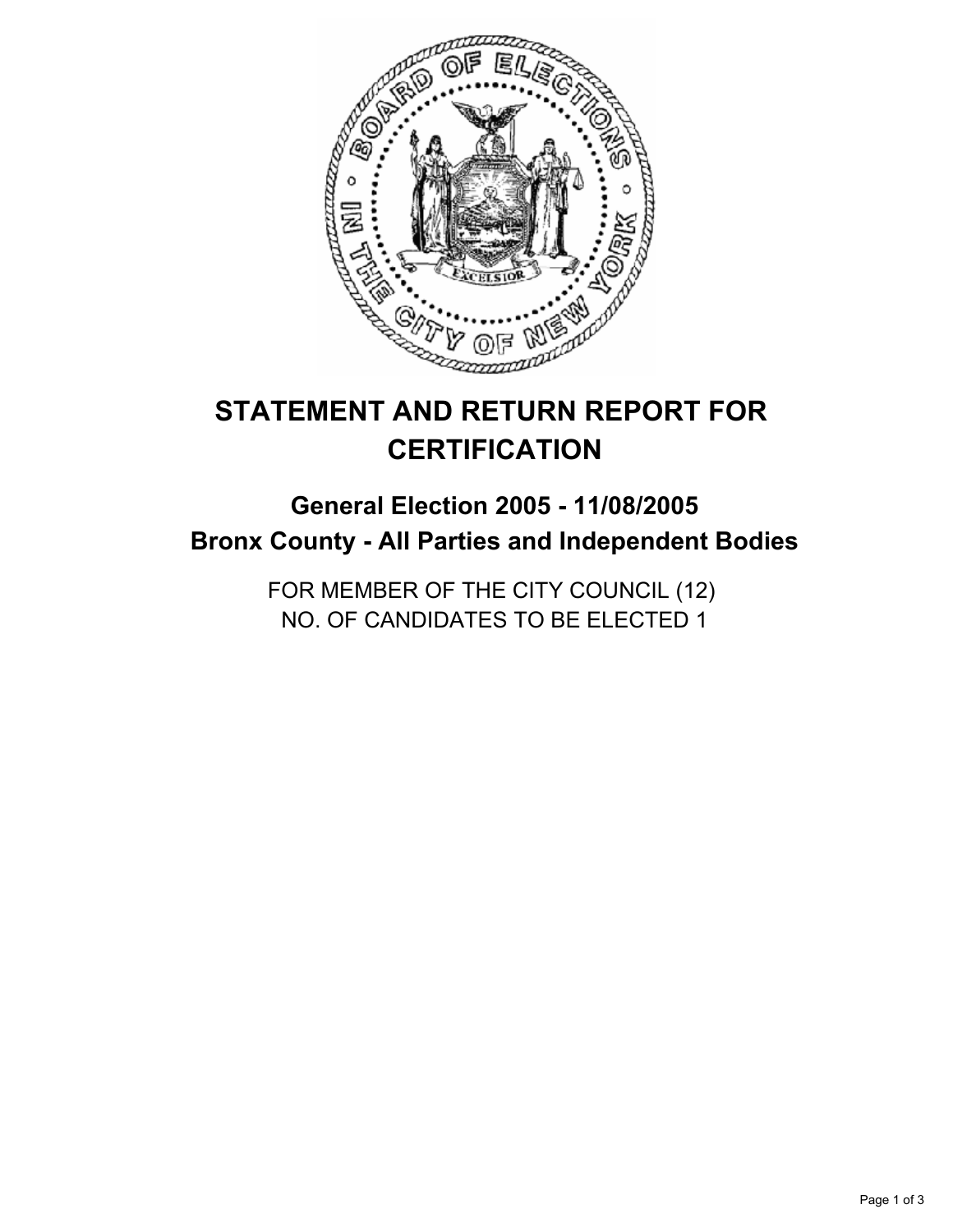

# **ASSEMBLY DISTRICT 80**

| PUBLIC COUNTER                     | 609 |  |
|------------------------------------|-----|--|
| <b>EMERGENCY</b>                   |     |  |
| ABSENTEE/MILITARY                  | 9   |  |
| AFFIDAVIT                          | 6   |  |
| <b>TOTAL BALLOTS</b>               | 624 |  |
| <b>GEORGE RUBIN (REPUBLICAN)</b>   | 65  |  |
| LARRY B SEABROOK (DEMOCRATIC)      | 395 |  |
| <b>GEORGE RUBIN (CONSERVATIVE)</b> |     |  |
| <b>TOTAL VOTES</b>                 | 467 |  |
| UNRECORDED                         | 157 |  |

#### **ASSEMBLY DISTRICT 81**

| <b>PUBLIC COUNTER</b>              | 388 |  |
|------------------------------------|-----|--|
| <b>EMERGENCY</b>                   | 0   |  |
| ABSENTEE/MILITARY                  | 9   |  |
| AFFIDAVIT                          | 6   |  |
| <b>TOTAL BALLOTS</b>               | 403 |  |
| <b>GEORGE RUBIN (REPUBLICAN)</b>   | 45  |  |
| LARRY B SEABROOK (DEMOCRATIC)      | 236 |  |
| <b>GEORGE RUBIN (CONSERVATIVE)</b> | 5   |  |
| <b>TOTAL VOTES</b>                 | 286 |  |
| <b>UNRECORDED</b>                  | 117 |  |

#### **ASSEMBLY DISTRICT 82**

| PUBLIC COUNTER                     | 10,891 |  |
|------------------------------------|--------|--|
| <b>EMERGENCY</b>                   | 0      |  |
| ABSENTEE/MILITARY                  | 232    |  |
| AFFIDAVIT                          | 72     |  |
| <b>TOTAL BALLOTS</b>               | 11,195 |  |
| <b>GEORGE RUBIN (REPUBLICAN)</b>   | 1,079  |  |
| LARRY B SEABROOK (DEMOCRATIC)      | 7,651  |  |
| <b>GEORGE RUBIN (CONSERVATIVE)</b> | 117    |  |
| <b>TOTAL VOTES</b>                 | 8,847  |  |
| <b>UNRECORDED</b>                  | 2,348  |  |

# **ASSEMBLY DISTRICT 83**

| PUBLIC COUNTER                     | 16,164 |
|------------------------------------|--------|
| <b>EMERGENCY</b>                   | 0      |
| ABSENTEE/MILITARY                  | 367    |
| AFFIDAVIT                          | 177    |
| <b>TOTAL BALLOTS</b>               | 16,708 |
| <b>GEORGE RUBIN (REPUBLICAN)</b>   | 1,425  |
| LARRY B SEABROOK (DEMOCRATIC)      | 11,447 |
| <b>GEORGE RUBIN (CONSERVATIVE)</b> | 152    |
| <b>TOTAL VOTES</b>                 | 13,024 |
| UNRECORDED                         | 3.684  |